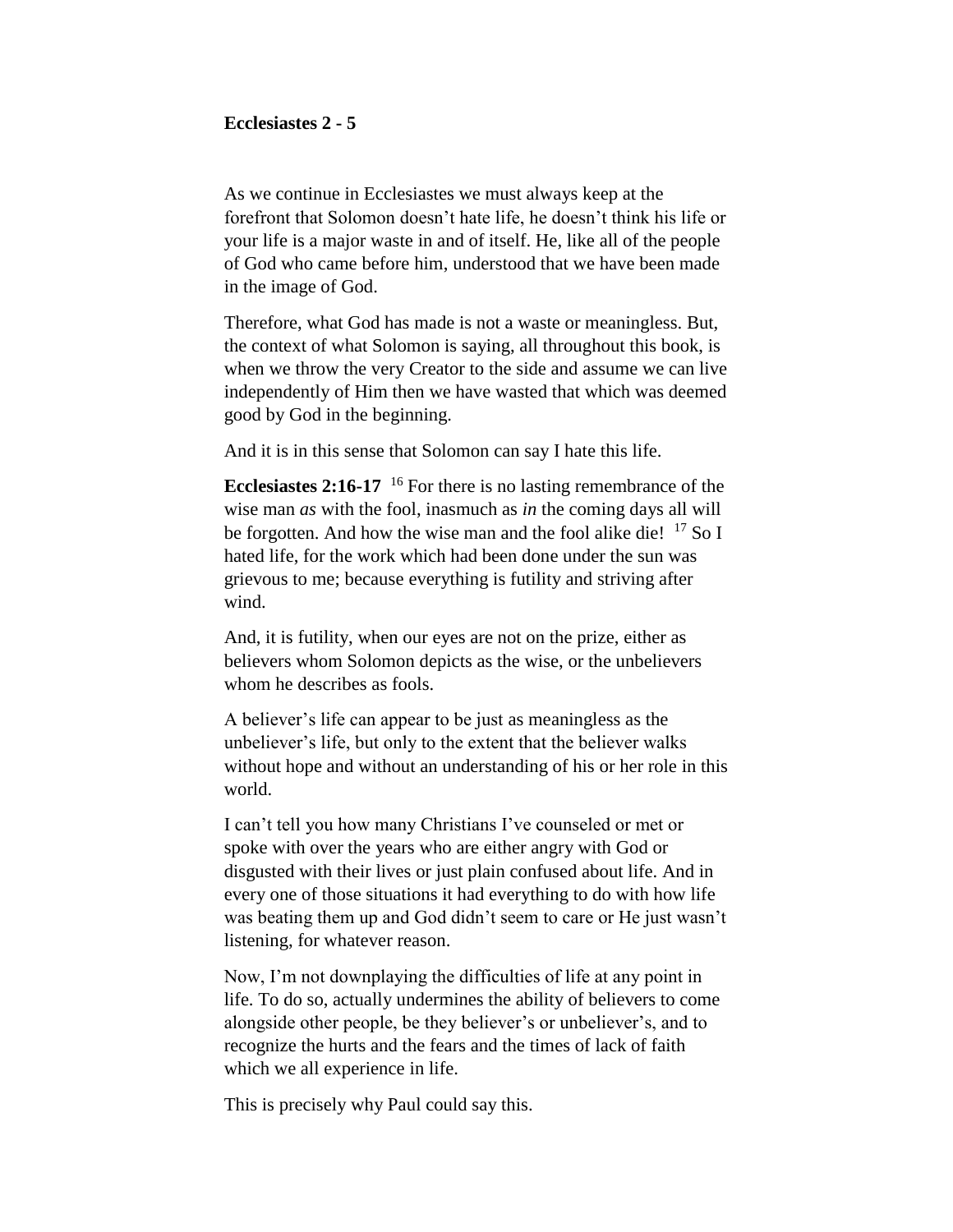**Romans 12:10-17** <sup>10</sup> *Be* devoted to one another in brotherly love; give preference to one another in honor;  $11$  not lagging behind in diligence, fervent in spirit, serving the Lord; <sup>12</sup> rejoicing in hope, persevering in tribulation, devoted to prayer, <sup>13</sup> contributing to the needs of the saints, practicing hospitality.  $14$  Bless those who persecute you; bless and do not curse. <sup>15</sup> Rejoice with those who rejoice, and weep with those who weep. <sup>16</sup> Be of the same mind toward one another; do not be haughty in mind, but associate with the lowly. Do not be wise in your own estimation.  $17$  Never pay back evil for evil to anyone. Respect what is right in the sight of all men.

To weep with those who weep, or to persevere in tribulation assumes all of us will find ourselves in those situations. It is when we feel we cannot turn to others for help, especially those of the household of faith, that we are tempted to say with Solomon, I hate this life.

Hating life without a real hope is vanity and meaningless. Hating life with your eyes open to the truth brings joy.

What do I mean by that? Let Solomon expand his thought on hating life in the context of this same chapter.

**Ecclesiastes 2:16** <sup>16</sup> For there is no lasting remembrance of the wise man *as* with the fool, inasmuch as *in* the coming days all will be forgotten. And how the wise man and the fool alike die!

Here Solomon is stating the obvious. Whether you are a child of God or not your fate is the same. You will die and your body will return to the earth. But this is from the perspective of the casual observer who only thinks that this life is the life that matters and therefore he does not look beyond the grave.

Solomon is putting on the glasses of the fool and making a point. Because as he continues he then brings life full circle and gives us the true reality.

**Ecclesiastes 2:22-26** <sup>22</sup> For what does a man get in all his labor and in his striving with which he labors under the sun?  $23$  Because all his days his task is painful and grievous; even at night his mind does not rest. This too is vanity.  $24$  There is nothing better for a man *than* to eat and drink and tell himself that his labor is good. This also I have seen that it is from the hand of God.  $25$  For who can eat and who can have enjoyment without Him? <sup>26</sup> For to a person who is good in His sight He has given wisdom and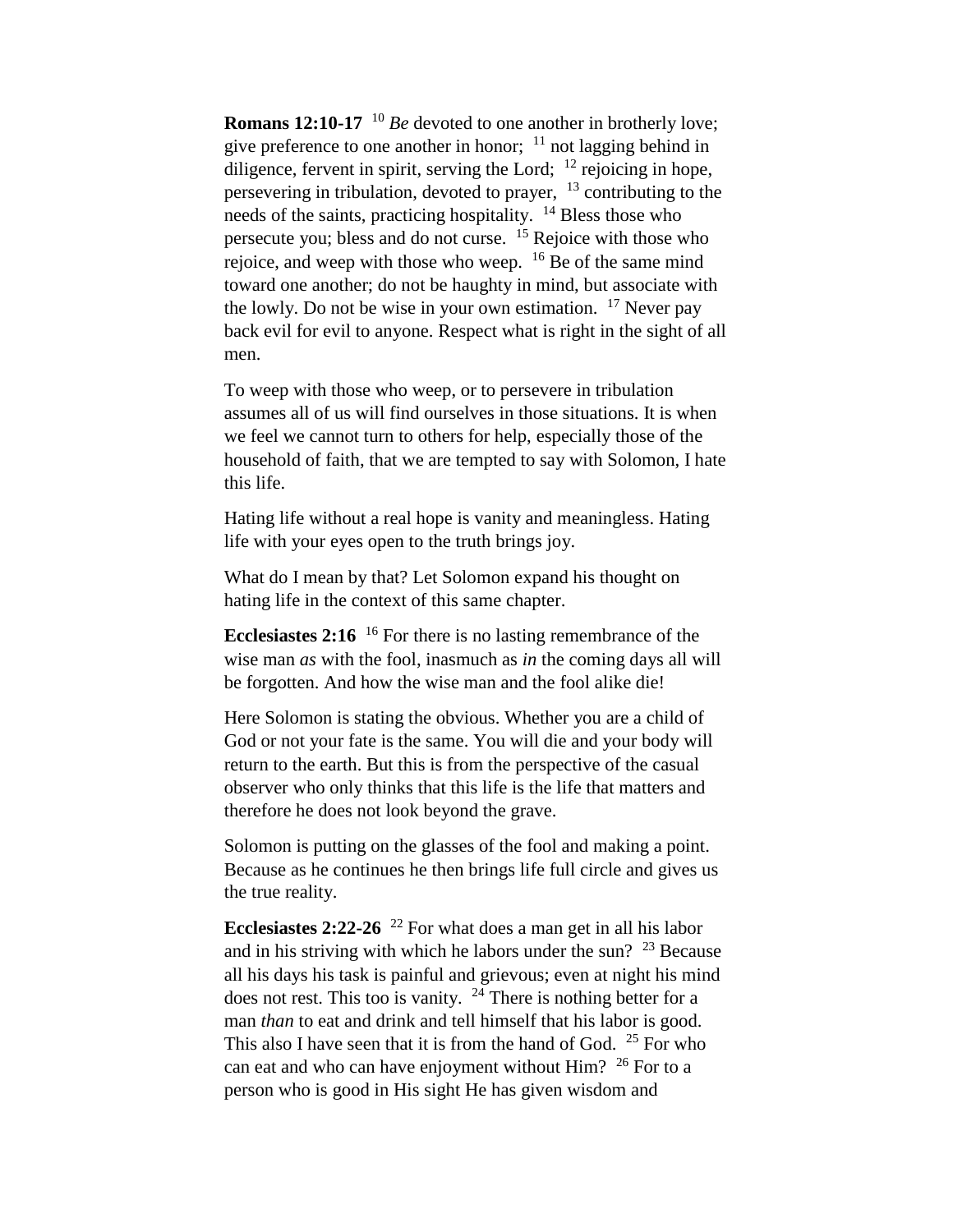knowledge and joy, while to the sinner He has given the task of gathering and collecting so that he may give to one who is good in God's sight. This too is vanity and striving after wind.

Solomon is saying that you work hard all your life and you have to deal with the stresses of life, as he points out the problem with your mind still racing when you're trying to get to sleep.

And then he says, the ideal situation in life is to understand that a trust in God who provides our needs is where we find our enjoyment. In fact, he says without God there is no enjoyment in pursuing the things of life like our jobs, or relationships.

For the believer who trusts God, the Lord has given wisdom and knowledge and joy, while to the sinner He has given the task of working hard in life with no reward in the long run. And that is vanity and striving after wind.

Back in the mid 1960's the group the Byrd's had a hit called Turn, turn, turn (to everything there is a season). And the lyrics were taken directly from Solomon in chapter 3 of Ecclesiastes. And they were singing it to a generation who pretty much felt that life was meaningless.

The war in Vietnam was escalating, the assassination of John F. Kennedy was fresh in the minds of all. Martin Luther King had also been murdered along with Bobby Kennedy during this time period.

And the attitude was, life is chaotic and no one is safe, therefore let's eat, drink and be merry for tomorrow we may die. Peace, love and pass the joint.

But what Solomon was writing, under the inspiration of the Holy Spirit, is that a life without the Creator God is a life limited only to the usual seasons of life that all people experience. And then you're gone. Or to put in more contemporary colloquial terms, life sucks and then you die.

**Ecclesiastes 3:1-8** NAU There is an appointed time for everything. And there is a time for every event under heaven--  $2$  A time to give birth and a time to die; A time to plant and a time to uproot what is planted.  $3 \text{ A}$  time to kill and a time to heal; A time to tear down and a time to build up.  $4 \text{ A}$  time to weep and a time to laugh; A time to mourn and a time to dance. <sup>5</sup> A time to throw stones and a time to gather stones; A time to embrace and a time to shun embracing. <sup>6</sup> A time to search and a time to give up as lost; A time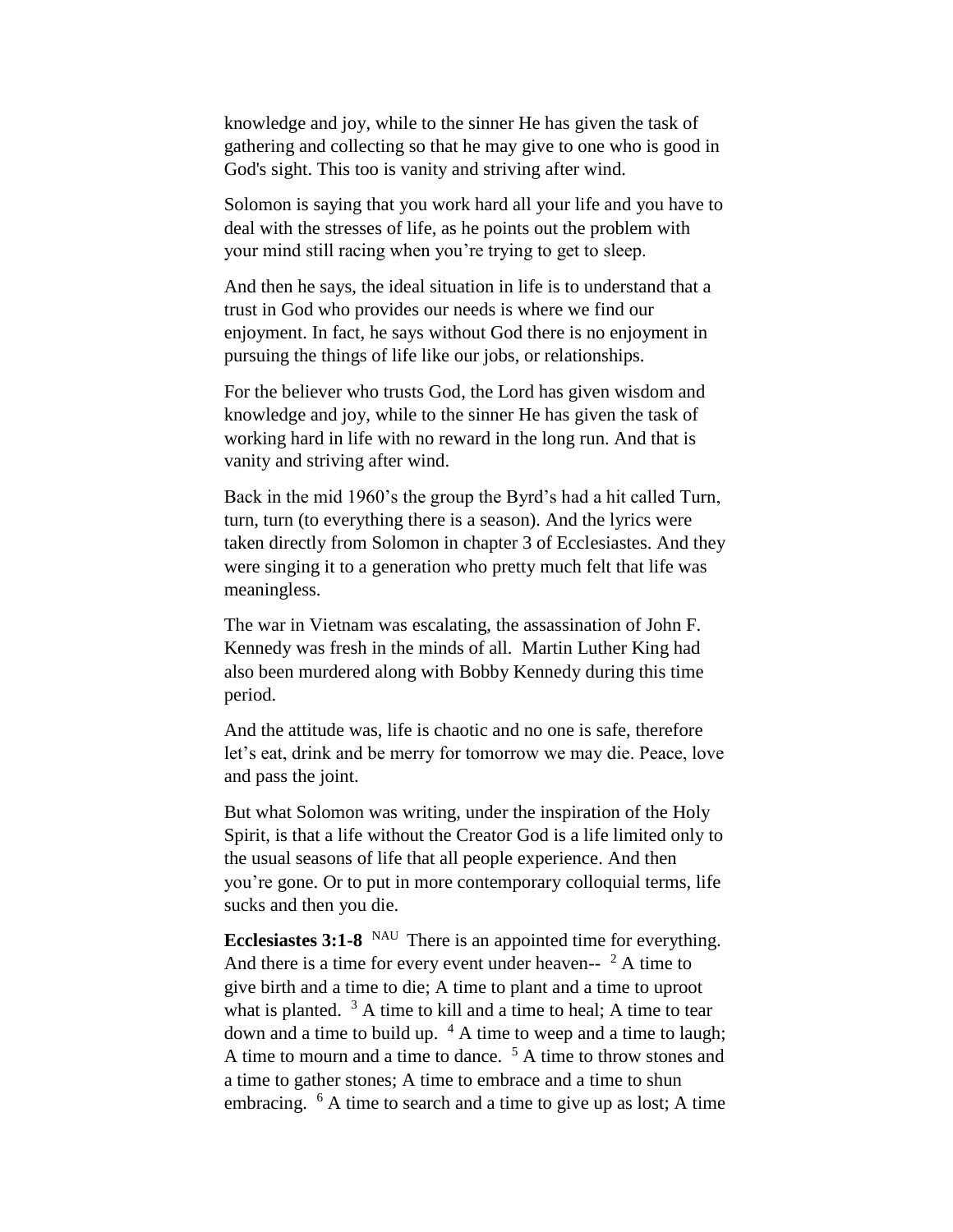to keep and a time to throw away.  $\frac{7}{1}$  A time to tear apart and a time to sew together; A time to be silent and a time to speak.  $8 \text{ A time}$ to love and a time to hate; A time for war and a time for peace.

# **But there's one thing that, again, puts all of life into perspective. Does anyone see it in verse one?**

**Ecclesiastes 3:1** NAU There is an **appointed time** for everything. And there is a time for every event **under heaven**-- Because of the one who appoints all things.

## **Why is this important?**

Because, from a believer's standpoint, if we don't understand that God is sovereign and has a plan that He is fulfilling in time for His people and all creation, then we fall into the trap of thinking, with the rest of the world who does not understand where life is going, that seasons come and seasons go, and then we die. That's vanity, that's meaningless.

Your life in Christ has meaning, even in the midst of seeming meaninglessness.

For the young Christian mom try explaining the meaningfulness of losing your infant child. For the Christian leader try explaining the meaningfulness of just discovering that you have an incurable cancer. For the Christian missionary try explaining that the people you are trying to reach with the gospel are about to murder you.

When you look at life sometimes is it any wonder that the thought that life is vanity or meaningless doesn't actually ring true?

But this is where having eyes to see and ears to hear makes all the difference in the world. Because we understand that this world is not our home, yet.

### **And what do we mean by that?**

The same thing Abraham meant when he just wandered around the land of Canaan with his family in what, to some, appeared as a meaningless life.

**Hebrews 11:8-10**  <sup>8</sup> By faith Abraham, when he was called, obeyed by going out to a place which he was to receive for an inheritance; and he went out, not knowing where he was going.  $9$ By faith he lived as an alien in the land of promise, as in a foreign *land*, dwelling in tents with Isaac and Jacob, fellow heirs of the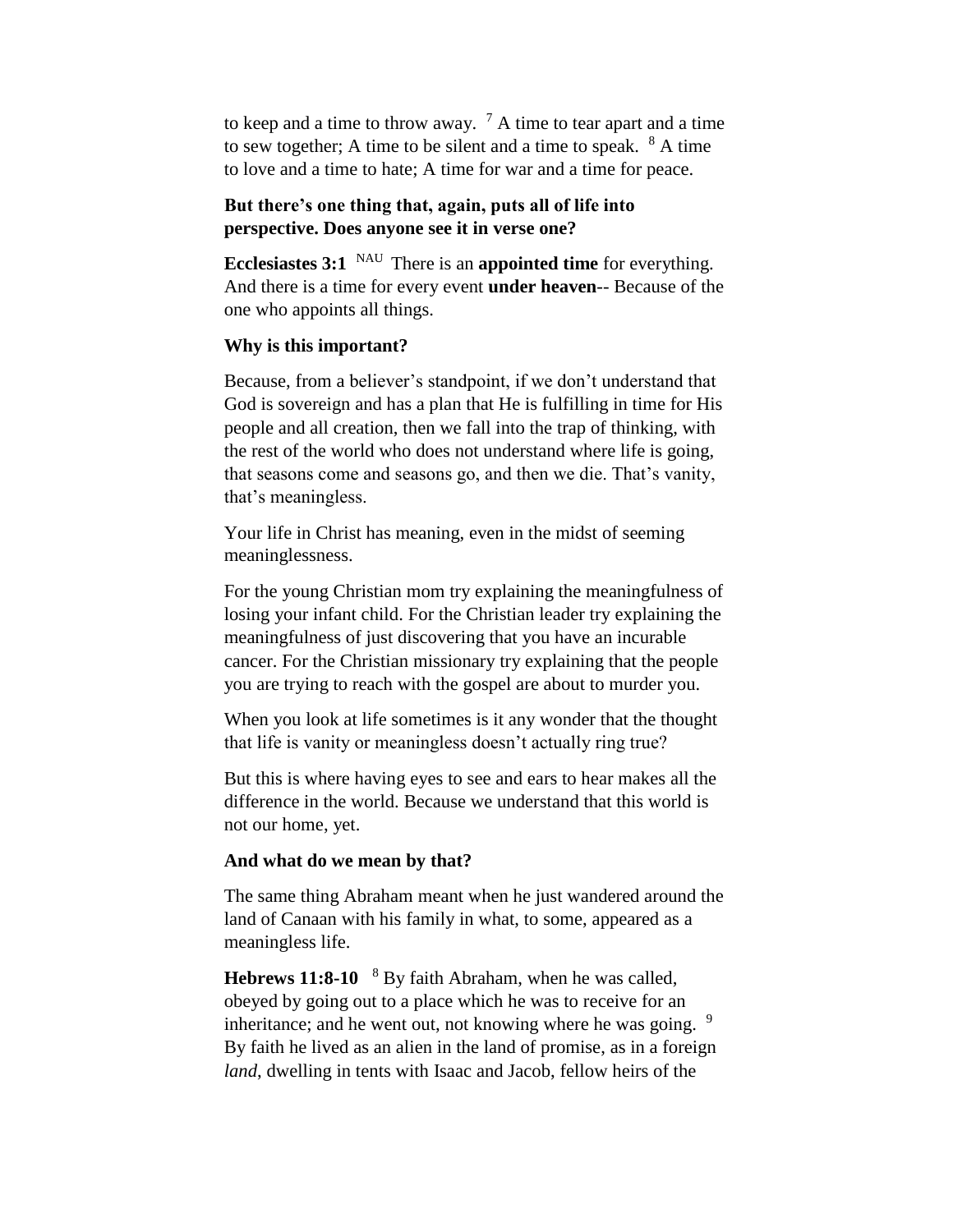same promise; <sup>10</sup> for he was looking for the city which has foundations, whose architect and builder is God.

Abraham was living life just like you and me. He had his trials and tribulations as all of us do. He had his moments of doubt and sin, just like we do. And he was given a promise by God Himself which essentially said, I've got an inheritance for you and I'll let you get a taste of it as you wander on the outskirts of the land. But just know this, you will never attain it in this lifetime.

Now, if Abraham didn't have eyes to see and ears to hear, he could have thrown up his hands and said, what's the point of living life when I will never get to realize all the potential that surrounds me? But Abraham knew what God had promised and because of that he knew this present cursed world was not the prize.

And because of that, and only because of that, he knew that life was worth living to the glory of God in anticipation of being with His creator in the new heavens and new earth which would be his inheritance.

And this is precisely what Solomon speaks of as he adds this to the seasons of life passage.

**Ecclesiastes 3:10-12** <sup>10</sup> I have seen the task which God has given the sons of men with which to occupy themselves.  $11$  He has made everything appropriate in its time. He has also set eternity in their heart, yet so that man will not find out the work which God has done from the beginning even to the end.  $12$  I know that there is nothing better for them than to rejoice and to do good in one's lifetime;

That is not vanity or meaningless.

But Solomon continues to drive home his point about life in general and life with God in particular.

**Ecclesiastes 4:1-2** NAU Then I looked again at all the acts of oppression which were being done under the sun. And behold *I saw* the tears of the oppressed and *that* they had no one to comfort *them*; and on the side of their oppressors was power, but they had no one to comfort *them*. <sup>2</sup> So I congratulated the dead who are already dead more than the living who are still living.

### **What is Solomon saying?**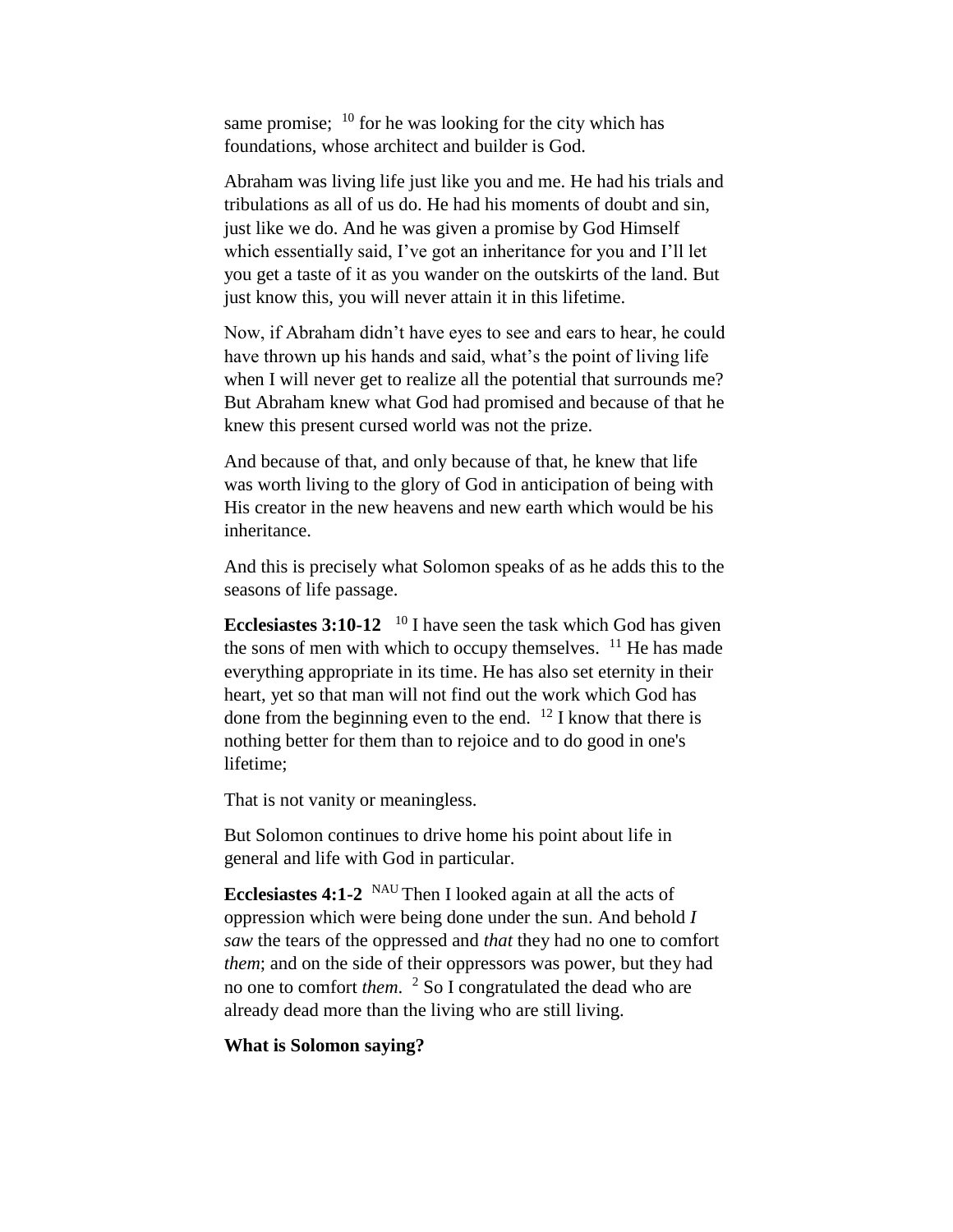It is better to be put out of your misery and lie in the dust than to have to deal with the injustices of life and be tormented during your stay here.

And even if you have someone to support you in this life and to be by your side in this life in the final analysis, without the hope of the promises from God, all is vanity. And Solomon reminds us of this as well.

**Ecclesiastes 4:7-10**  <sup>7</sup> Then I looked again at vanity under the sun. <sup>8</sup> There was a certain man without a dependent, having neither a son nor a brother, yet there was no end to all his labor. Indeed, his eyes were not satisfied with riches *and he never asked*, "And for whom am I laboring and depriving myself of pleasure?" This too is vanity and it is a grievous task.  $9$  Two are better than one because they have a good return for their labor.  $10$  For if either of them falls, the one will lift up his companion. But woe to the one who falls when there is not another to lift him up.

Chapter 5 of Ecclesiastes could be summed up as reverence, humility and contentment.

**Ecclesiastes 5:1-2** NAU Guard your steps as you go to the house of God and draw near to listen rather than to offer the sacrifice of fools; for they do not know they are doing evil.  $2$  Do not be hasty in word or impulsive in thought to bring up a matter in the presence of God. For God is in heaven and you are on the earth; therefore let your words be few.

#### **What do you suppose Solomon means by this?**

## **When you and I are told to go to the house of God and draw near what are we being asked to do?**

We are being told to go to the One who resides over the house. The house is God's kingdom with God's people. During the time of Solomon the house of God referred to the place of meeting with God with the holy of holies as the pinnacle of the house.

For you and me today that house of God is His very presence at His throne and we have access to that house through the blood of Christ.

This is what the writer of Hebrews makes clear when he compares the system that Solomon was under and the fulfillment of that old covenant with the new.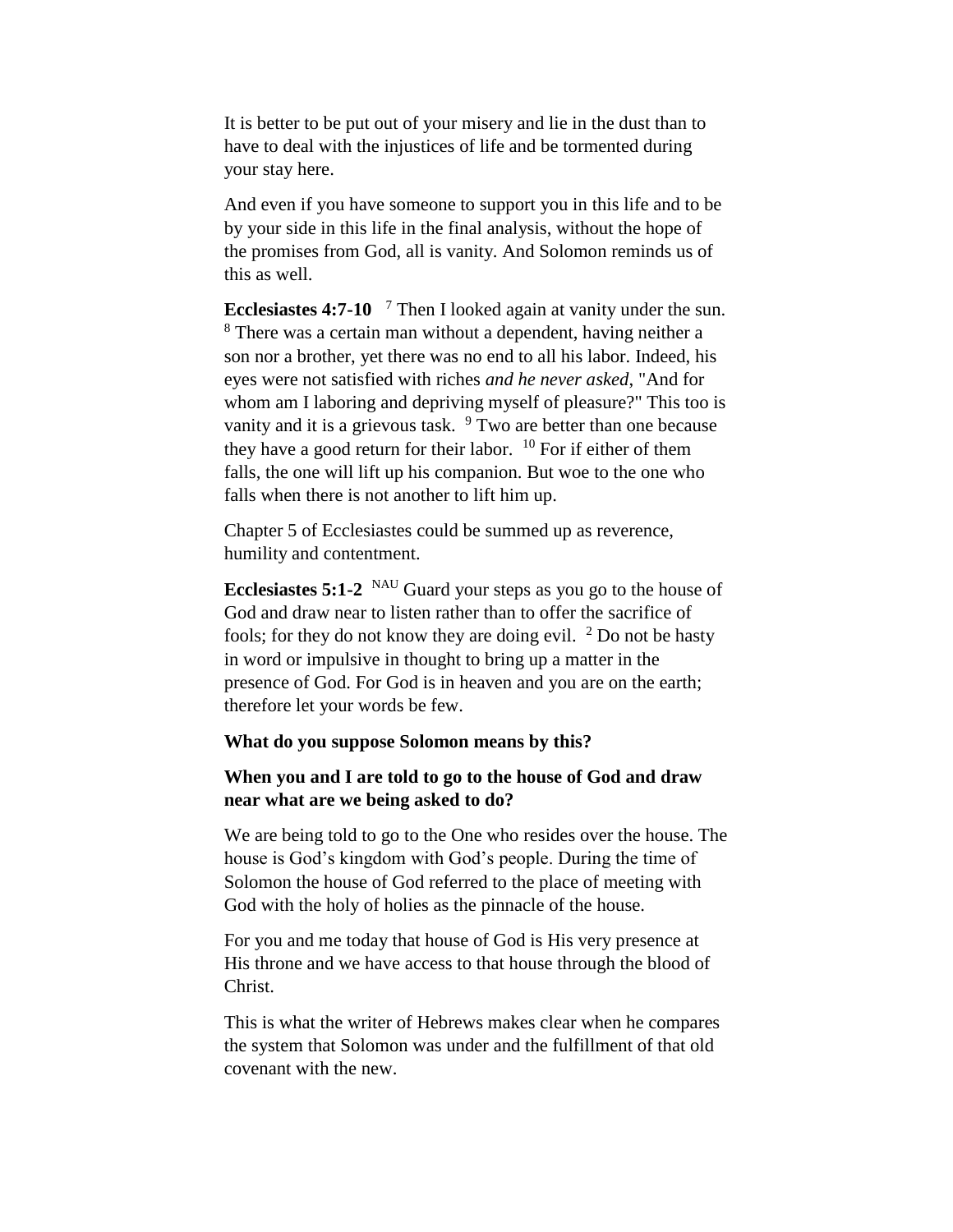**Hebrews 10:1-4** NAU For the Law, since it has *only* a shadow of the good things to come *and* not the very form of things, can never, by the same sacrifices which they offer continually year by year, make perfect those who draw near. <sup>2</sup> Otherwise, would they not have ceased to be offered, because the worshipers, having once been cleansed, would no longer have had consciousness of sins? <sup>3</sup> But in those *sacrifices* there is a reminder of sins year by year. <sup>4</sup> For it is impossible for the blood of bulls and goats to take away sins.

**Hebrews 10:19-22** <sup>19</sup> Therefore, brethren, since we have confidence to enter the holy place by the blood of Jesus,  $^{20}$  by a new and living way which He inaugurated for us through the veil, that is, His flesh, <sup>21</sup> and since *we have* a great priest over the house of God, <sup>22</sup> let us draw near with a sincere heart in full assurance of faith, having our hearts sprinkled *clean* from an evil conscience and our bodies washed with pure water.

Solomon was warning the assembly, the church of his day, if you will, that trying to approach God in your own efforts was vanity. That's what he meant by drawing near to listen rather than to offer the sacrifice of fools.

The sacrifice of fools was to go through the motions of their religious duties to have access to the house. We need to guard what we know to be true about God and His promises as we listen to what His word says on the issue, as King Saul learned from Samuel when Saul tried to approach God in unrighteousness.

**1 Samuel 15:22**  <sup>22</sup> Samuel said, "Has the LORD as much delight in burnt offerings and sacrifices As in obeying the voice of the LORD? Behold, to obey is better than sacrifice, *And* to heed than the fat of rams.

#### **To obey is better than sacrifice? What does that mean?**

True obedience comes from a true faith. Obedience follows faith as James reminds us in his epistle. Faith without works is dead. And so, our obedience proves our faith as we thank our God with lives of love and obedience to Him.

This is Solomon's point regarding being reverent and humble before God.

But there also needs to be contentment in this life, which at times seems to be meaningless. Now keep in mind the first four and a half chapters of this book could be viewed by some as doom and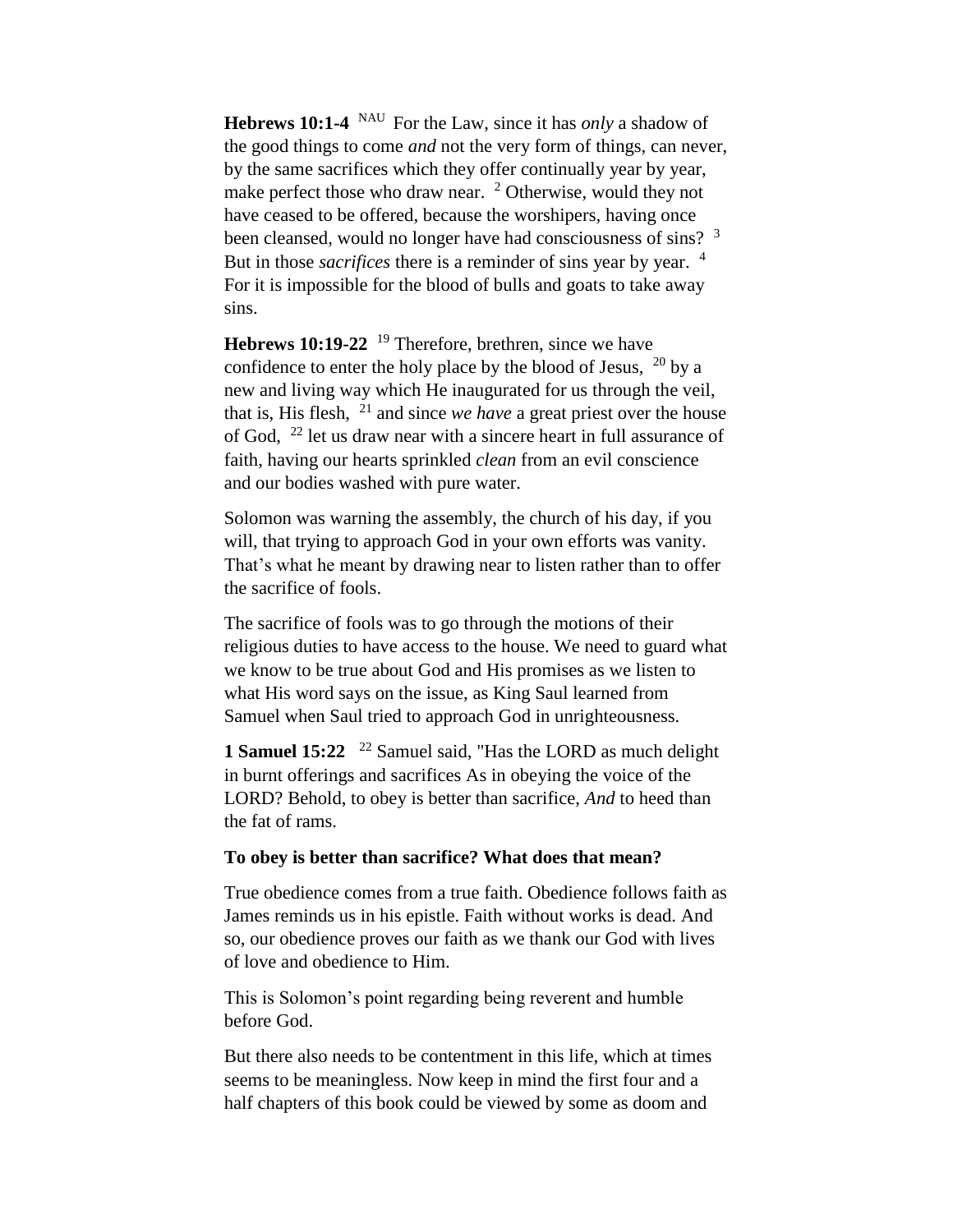gloom and a waste of time to the ear that doesn't hear what the Holy Spirit has revealed in these pages.

And so, when we finally come to a portion that is a bit more encouraging it would behoove us to listen to it.

**Ecclesiastes 5:18-20** <sup>18</sup> Here is what I have seen to be good and fitting: to eat, to drink and enjoy oneself in all one's labor in which he toils under the sun *during* the few years of his life which God has given him; for this is his reward.  $19$  Furthermore, as for every man to whom God has given riches and wealth, He has also empowered him to eat from them and to receive his reward and rejoice in his labor; this is the gift of God. <sup>20</sup> For he will not often consider the years of his life, because God keeps him occupied with the gladness of his heart.

Solomon is speaking of the person who has put this present life into perspective. He knows that God is the one who has placed him here and it is God who will take care of him while he is here.

# **But what does he mean in verse 20 when it says that he will not often consider the years of his life, because God keeps him occupied with the gladness of his heart?**

It means this man is occupied with the heart of God who is his gladness. And what happens in this life, be it good or bad is designed to help us draw closer to the Lord and glorify Him in the process.

Like that other song of the 60's, Oue sera, sera, what will be will be. And it's okay as we trust God for all things. Paul and the writer of Hebrews helps to put Solomon's words into perspective.

**1 Timothy 6:7-12** <sup>7</sup> For we have brought nothing into the world, so we cannot take anything out of it either. <sup>8</sup> If we have food and covering, with these we shall be content.  $9$  But those who want to get rich fall into temptation and a snare and many foolish and harmful desires which plunge men into ruin and destruction. <sup>10</sup> For the love of money is a root of all sorts of evil, and some by longing for it have wandered away from the faith and pierced themselves with many griefs.  $11$  But flee from these things, you man of God, and pursue righteousness, godliness, faith, love, perseverance *and*  gentleness. <sup>12</sup> Fight the good fight of faith; take hold of the eternal life to which you were called, and you made the good confession in the presence of many witnesses.